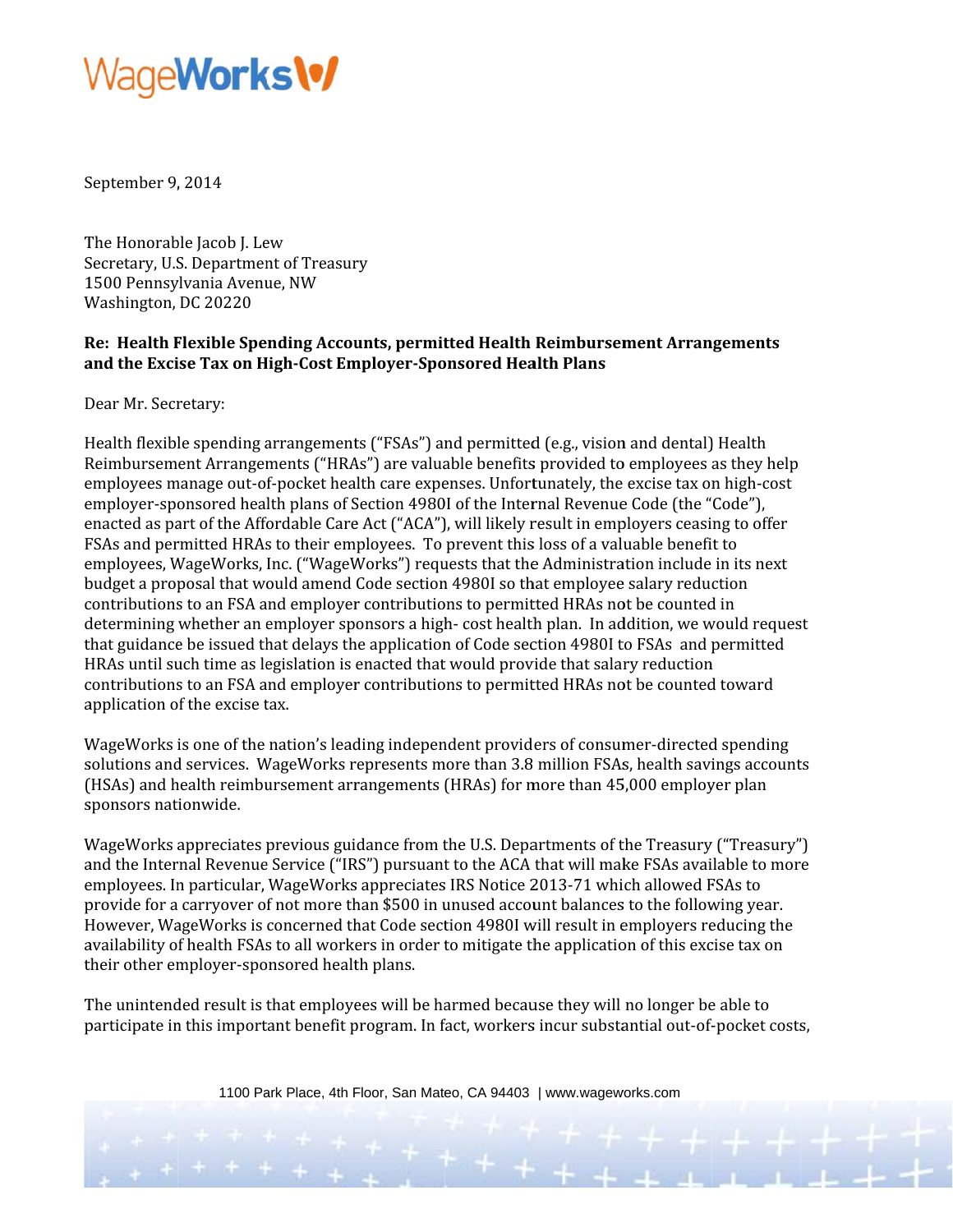# WageWorks\%

even with the protections of the ACA<sup>1</sup>. The 2014 Milliman Medical Index<sup>2</sup> reports out-of-pocket expenses of \$3,787 for a family of four covered by an employer-sponsored PPO.

#### **B Benefits of H Health FSAs**

 $\overline{a}$ 

 $\frac{1}{\sqrt{1-\frac{1}{2}}}\left( \frac{1}{\sqrt{1-\frac{1}{2}}}\right) ^{2}$ 

FSAs are important components of health benefit packages that many employers provide to their employees. The FSA and permitted HRA is used by workers as a budgeting tool for large health care expenses and dental and vision expenses, and assists in assuring workers obtain needed medical care to comply with treatment protocols for chronic illnesses.

As employers try to manage the costs of providing health insurance to their employees—in part to ensure affordable plans are not considered excess benefit coverage subject to the excise taxdeductibles and co-payments are often increased. The increased costs to employees due to these changes can be mitigated if employees make tax-favored contributions to an FSA and then be reimbursed for the increased expenses through the FSA. Now that FSAs can provide a carryover of unused amounts, employee concern over forfeited funds contributed to their FSA has been greatly alleviated. As such, employees will be more likely to view health FSAs as a useful tool in meeting their increased financial obligations under the new ACA health coverage framework. f<br>「<br>r-

### **A Application of Code §49 980I to Healt th FSAs and d Impact on E Employees**

An excise tax is imposed under Code section 4980I on any excess benefit provided under employer sponsored health coverage over a specified dollar amount of coverage. The excise tax is equal to 40 sponsored health coverage over a specified dollar amount of coverage. The excise tax is equal to 40<br>percent of the excess benefit and is imposed on each provider of health coverage for that employer. This provision becomes effective in 2018.

For any employer that provides an excess benefit under its health coverages to employees, all providers of health coverages will be assessed an allocable share of the tax. The cost of coverage related to an FSA for purposes of determining whether an excess benefit exists is equal to all salary related to an FSA for purposes of determining whether an excess benefit exists is equal to all salary<br>reduction contributions to the FSA and any reimbursements under the FSA in excess of those salary reduction contributions.

Code section 4980I was included in the ACA as a means to provide incentives to employers to reduce the amount of health coverage provided to their employees. Employers that provide coverage resulting in an excess will determine what medical coverage they can reduce or eliminate so they are not providing excess coverage. If salary reduction contributions by an employee result in employers providing excess benefits, thereby subjecting the employer's entire health plan to the excise tax, the employer will likely cease to make FSAs available in order to reduce excess benefits. This will eliminate an important cost-saving benefit to employees. This is particularly true since employees would use salary reduction amounts contributed to the FSA to pay deductible and cop payments un der the emp loyer's healt h plan in a ta ax‐effective m manner. ete.<br>e.

While there may be policy justifications for using the excise tax as a means of reducing the overuse of health care that is not cost effective, this is not the case for health FSAs which are statutorily limited in the amount that may be set aside. There is the \$2,500 annual limit on amount of salary reduction an employee can make to an FSA with only \$500 allowed to be carried over to the

<sup>&</sup>lt;sup>1</sup> The ACA caps out-of-pocket maximums at \$6,350 for an individual and \$12,700 for a family. Dental and Vision expenses are often in excess of these maximums.

Vision expenses are often in excess of these maximums.<br><sup>2</sup> http://www.milliman.com/uploadedFiles/insight/Periodicals/mmi/pdfs/2014-mmi.pdf